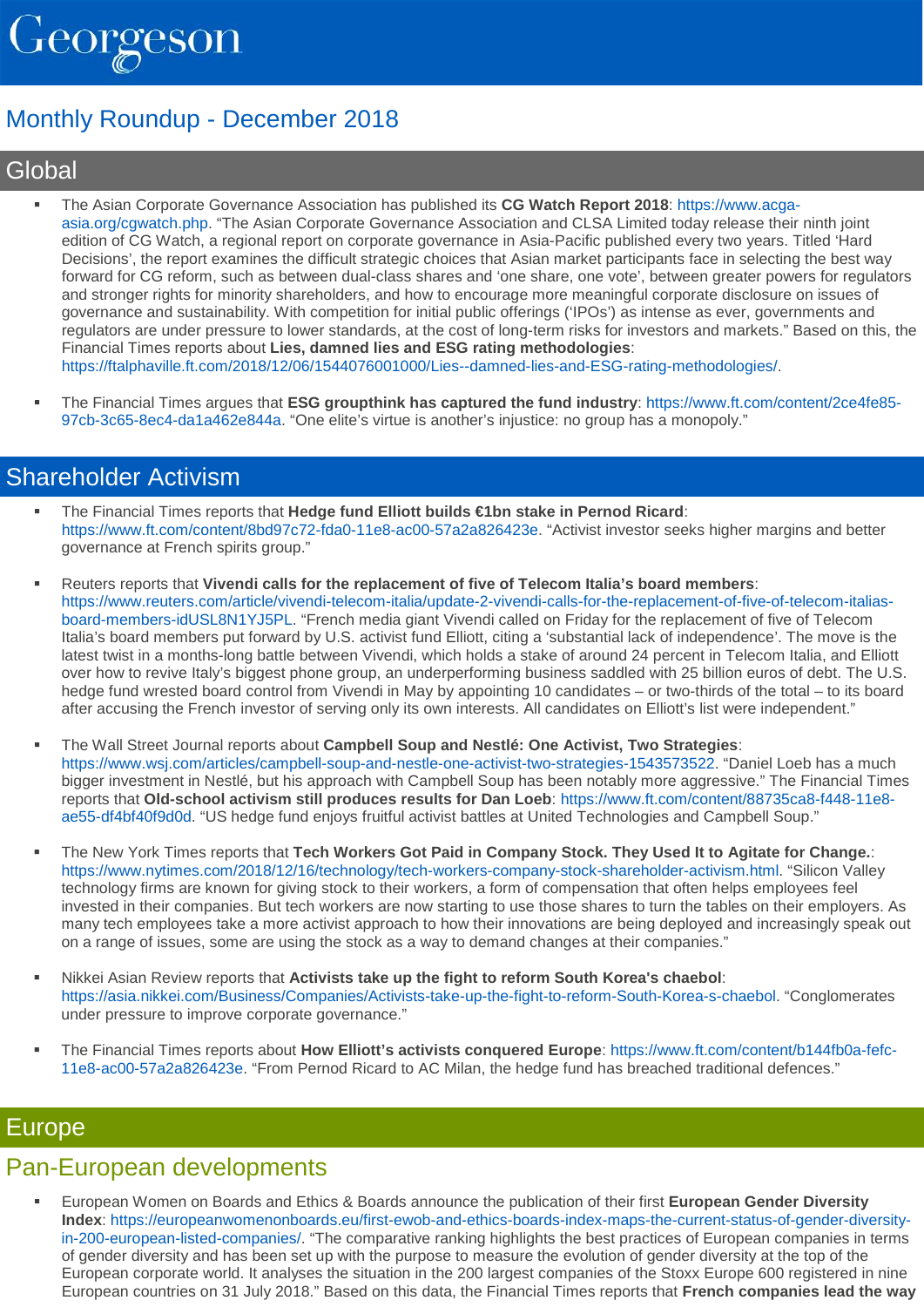**on gender diversity**: [https://www.ft.com/content/d2d6ce0e-f274-11e8-ae55-df4bf40f9d0d.](https://urldefense.proofpoint.com/v2/url?u=http-3A__176231.166959.eu2.cleverreach.com_c_36885534_ba35b3d93-2Dpk3bd0&d=DwMGaQ&c=XYrWdXnqoGVNRPOyUELP3IXCOEKnVf1zLk3mv6_0vws&r=9l2TJCayvVRQJkr3FL5Wo1w0cbo31K38DHF9fr-Ke0w&m=ISh5cV_97kYiQ9ghwDx4rbw0XLNck3VkhcIxAtN00Uk&s=cfdrHG-91HOncru_2EJCFAwgfrd4pxFrvX2As5eBh08&e=) "Luxury brand Kering and hospitality group Sodexo have majority of women board members."

- Patrizia Grieco, the chairman of the Italian Corporate Governance Committee and of Enel, has announced that a number of **European corporate governance committees have agreed to defining common principles**: [http://icgconference.org/the-italy-corporate-governance-conference-2018-opens-today-in-milan/.](https://urldefense.proofpoint.com/v2/url?u=http-3A__176231.166959.eu2.cleverreach.com_c_36885535_ba35b3d93-2Dpk3bd0&d=DwMGaQ&c=XYrWdXnqoGVNRPOyUELP3IXCOEKnVf1zLk3mv6_0vws&r=9l2TJCayvVRQJkr3FL5Wo1w0cbo31K38DHF9fr-Ke0w&m=ISh5cV_97kYiQ9ghwDx4rbw0XLNck3VkhcIxAtN00Uk&s=0bbMuIjwGVzB5dMhiEdR_2fWuly1Nt3U-aZXDRj2HF0&e=) "The Self-regulation Codes of the most important European countries are moving in the same direction. We have recently made a commitment with the Presidents of the Corporate Governance Committees of France, Germany, Holland, the UK and Sweden to coordinate our activities on these subjects with the objective of defining a collection of common principles that affirm the central role of sustainability in the establishment of strategies, risk management and remuneration policies of listed companies."
- Eurosif has published its **European SRI Study 2018**: [http://www.eurosif.org/eurosif-2018-sri-study-launch-event/.](https://urldefense.proofpoint.com/v2/url?u=http-3A__176231.166959.eu2.cleverreach.com_c_36885536_ba35b3d93-2Dpk3bd0&d=DwMGaQ&c=XYrWdXnqoGVNRPOyUELP3IXCOEKnVf1zLk3mv6_0vws&r=9l2TJCayvVRQJkr3FL5Wo1w0cbo31K38DHF9fr-Ke0w&m=ISh5cV_97kYiQ9ghwDx4rbw0XLNck3VkhcIxAtN00Uk&s=xAeh6WXC6f-qa5LTvQD6KRuMXN5mOIhIZXK5ppxJlq8&e=) "Our biennial Study reveals sustained growth for most sustainable and responsible investment (SRI) strategies. The past two years show clear signs of SRI becoming integral to European fund management with managers better articulating their investment strategies. ESG integration remains by far the preferred strategy, growing by 60%."
- The Financial Times reports that **Investors push power companies to end coal use by 2030**: [https://www.ft.com/content/1c65952e-03a4-11e9-99df-6183d3002ee1.](https://urldefense.proofpoint.com/v2/url?u=http-3A__176231.166959.eu2.cleverreach.com_c_36885537_ba35b3d93-2Dpk3bd0&d=DwMGaQ&c=XYrWdXnqoGVNRPOyUELP3IXCOEKnVf1zLk3mv6_0vws&r=9l2TJCayvVRQJkr3FL5Wo1w0cbo31K38DHF9fr-Ke0w&m=ISh5cV_97kYiQ9ghwDx4rbw0XLNck3VkhcIxAtN00Uk&s=vZjYLH-Ekxm9cwMyg0HMnKzwJ6IWRCq3ABB0Sn4AZY0&e=) "European utilities urged to set timelines for eliminating coal-fired power generation."

### UK

- The Daily Telegraph reports that **Auditors face sweeping crackdown as review calls for accounting watchdog to be replaced**: [https://www.telegraph.co.uk/business/2018/12/18/auditors-face-sweeping-crackdown-review-calls-accounting](https://urldefense.proofpoint.com/v2/url?u=http-3A__176231.166959.eu2.cleverreach.com_c_36885538_ba35b3d93-2Dpk3bd0&d=DwMGaQ&c=XYrWdXnqoGVNRPOyUELP3IXCOEKnVf1zLk3mv6_0vws&r=9l2TJCayvVRQJkr3FL5Wo1w0cbo31K38DHF9fr-Ke0w&m=ISh5cV_97kYiQ9ghwDx4rbw0XLNck3VkhcIxAtN00Uk&s=7IiXguo4YsopwWSP7jSTH0wLWfePnqEA1PvfLXXQOv4&e=)[watchdog/.](https://urldefense.proofpoint.com/v2/url?u=http-3A__176231.166959.eu2.cleverreach.com_c_36885538_ba35b3d93-2Dpk3bd0&d=DwMGaQ&c=XYrWdXnqoGVNRPOyUELP3IXCOEKnVf1zLk3mv6_0vws&r=9l2TJCayvVRQJkr3FL5Wo1w0cbo31K38DHF9fr-Ke0w&m=ISh5cV_97kYiQ9ghwDx4rbw0XLNck3VkhcIxAtN00Uk&s=7IiXguo4YsopwWSP7jSTH0wLWfePnqEA1PvfLXXQOv4&e=) "Auditors face a battle on several fronts after regulators set out a wave of proposals aimed at boosting competition, tackling conflicts of interest and tightening oversight of the sector in the wake of a number of high-profile failures. The Competition & Markets Authority (CMA) stopped short of calling for a full-scale break-up of the accounting giants' auditing and consulting arms, but said they should be split into separate operating businesses with distinct management, accounts and remuneration. It also called for members of the FTSE 350 to have their books looked at by more than one auditor, one of which would have to be from outside the 'Big Four' of Deloitte, EY, KPMG and PwC. A separate Government-commissioned review, by Legal & General's chairman Sir John Kingman, called for an end to self-regulation and for the Financial Reporting Council to be folded into a new watchdog with a wider remit that would answer to Parliament." See here for the **Kingman review of the FRC**: [https://www.gov.uk/government/publications/financial-reporting](https://urldefense.proofpoint.com/v2/url?u=http-3A__176231.166959.eu2.cleverreach.com_c_36885539_ba35b3d93-2Dpk3bd0&d=DwMGaQ&c=XYrWdXnqoGVNRPOyUELP3IXCOEKnVf1zLk3mv6_0vws&r=9l2TJCayvVRQJkr3FL5Wo1w0cbo31K38DHF9fr-Ke0w&m=ISh5cV_97kYiQ9ghwDx4rbw0XLNck3VkhcIxAtN00Uk&s=s9pP-ZxIwxn1l34P__kNz2v0GrzgW-W8_YQVKoKBa-Y&e=)[council-review-2018.](https://urldefense.proofpoint.com/v2/url?u=http-3A__176231.166959.eu2.cleverreach.com_c_36885539_ba35b3d93-2Dpk3bd0&d=DwMGaQ&c=XYrWdXnqoGVNRPOyUELP3IXCOEKnVf1zLk3mv6_0vws&r=9l2TJCayvVRQJkr3FL5Wo1w0cbo31K38DHF9fr-Ke0w&m=ISh5cV_97kYiQ9ghwDx4rbw0XLNck3VkhcIxAtN00Uk&s=s9pP-ZxIwxn1l34P__kNz2v0GrzgW-W8_YQVKoKBa-Y&e=) See here for the **CMA Statutory audit market study paper**: [https://www.gov.uk/cma-cases/statutory](https://urldefense.proofpoint.com/v2/url?u=http-3A__176231.166959.eu2.cleverreach.com_c_36885540_ba35b3d93-2Dpk3bd0&d=DwMGaQ&c=XYrWdXnqoGVNRPOyUELP3IXCOEKnVf1zLk3mv6_0vws&r=9l2TJCayvVRQJkr3FL5Wo1w0cbo31K38DHF9fr-Ke0w&m=ISh5cV_97kYiQ9ghwDx4rbw0XLNck3VkhcIxAtN00Uk&s=3oe-uBypzRfTvT83kpNWMChFTZmqVOOmoaXG1zb7pgE&e=)[audit-market-study.](https://urldefense.proofpoint.com/v2/url?u=http-3A__176231.166959.eu2.cleverreach.com_c_36885540_ba35b3d93-2Dpk3bd0&d=DwMGaQ&c=XYrWdXnqoGVNRPOyUELP3IXCOEKnVf1zLk3mv6_0vws&r=9l2TJCayvVRQJkr3FL5Wo1w0cbo31K38DHF9fr-Ke0w&m=ISh5cV_97kYiQ9ghwDx4rbw0XLNck3VkhcIxAtN00Uk&s=3oe-uBypzRfTvT83kpNWMChFTZmqVOOmoaXG1zb7pgE&e=) See here for the announced **Brydon review into audit standards**: [https://www.gov.uk/government/news/government-takes-next-step-in-improving-standards-of-uk-audit-market-with-new](https://urldefense.proofpoint.com/v2/url?u=http-3A__176231.166959.eu2.cleverreach.com_c_36885541_ba35b3d93-2Dpk3bd0&d=DwMGaQ&c=XYrWdXnqoGVNRPOyUELP3IXCOEKnVf1zLk3mv6_0vws&r=9l2TJCayvVRQJkr3FL5Wo1w0cbo31K38DHF9fr-Ke0w&m=ISh5cV_97kYiQ9ghwDx4rbw0XLNck3VkhcIxAtN00Uk&s=nMy7F7mv9yCtD1n42bi6WTXk55PucfOe2ofqI1VwUUY&e=)[independent-review-into-audit-standards.](https://urldefense.proofpoint.com/v2/url?u=http-3A__176231.166959.eu2.cleverreach.com_c_36885541_ba35b3d93-2Dpk3bd0&d=DwMGaQ&c=XYrWdXnqoGVNRPOyUELP3IXCOEKnVf1zLk3mv6_0vws&r=9l2TJCayvVRQJkr3FL5Wo1w0cbo31K38DHF9fr-Ke0w&m=ISh5cV_97kYiQ9ghwDx4rbw0XLNck3VkhcIxAtN00Uk&s=nMy7F7mv9yCtD1n42bi6WTXk55PucfOe2ofqI1VwUUY&e=)
- The GC100 and Investor Group have published their **Directors' Remuneration Reporting Guidance 2018**: [https://uk.practicallaw.thomsonreuters.com/Browse/Home/About/GC100andInvestorGroup.](https://urldefense.proofpoint.com/v2/url?u=http-3A__176231.166959.eu2.cleverreach.com_c_36885542_ba35b3d93-2Dpk3bd0&d=DwMGaQ&c=XYrWdXnqoGVNRPOyUELP3IXCOEKnVf1zLk3mv6_0vws&r=9l2TJCayvVRQJkr3FL5Wo1w0cbo31K38DHF9fr-Ke0w&m=ISh5cV_97kYiQ9ghwDx4rbw0XLNck3VkhcIxAtN00Uk&s=ESaEYDS6r0QgPoia4nNWOAXSVN_5-msF-PHx5SdopnA&e=) "This year, in response to amendments to the directors' remuneration reporting regulations, the Group conducted a thorough review of the guidance. New material has been added to address the amendments to the regulations, and existing material has been revised where appropriate. The changes benefitted from a consultation exercise similar to those conducted in prior years. The primary areas that were amended or are new include the exercise of discretion, considerations surrounding share price appreciation and reporting of pay ratios. While the Group is confident that these revised guidelines will continue to be a useful aid for both companies and investors, we intend to review the document on a regular basis to ensure it remains relevant and useful." See here for the full document:

[https://uk.practicallaw.thomsonreuters.com/Link/Document/Blob/I099a18eaf97a11e8a5b3e3d9e23d7429.pdf.](https://urldefense.proofpoint.com/v2/url?u=http-3A__176231.166959.eu2.cleverreach.com_c_36885543_ba35b3d93-2Dpk3bd0&d=DwMGaQ&c=XYrWdXnqoGVNRPOyUELP3IXCOEKnVf1zLk3mv6_0vws&r=9l2TJCayvVRQJkr3FL5Wo1w0cbo31K38DHF9fr-Ke0w&m=ISh5cV_97kYiQ9ghwDx4rbw0XLNck3VkhcIxAtN00Uk&s=HEsrVkYUhqBoDT1Hcj_LCUhAK-Kc1zCQoX4ddUQV-YA&e=)

 Reuters reports that **Shell to set sector-leading emissions targets after investor pressure**: [https://www.reuters.com/article/us-shell-carbon/shell-to-set-sector-leading-emissions-targets-after-investor-pressure](https://urldefense.proofpoint.com/v2/url?u=http-3A__176231.166959.eu2.cleverreach.com_c_36885544_ba35b3d93-2Dpk3bd0&d=DwMGaQ&c=XYrWdXnqoGVNRPOyUELP3IXCOEKnVf1zLk3mv6_0vws&r=9l2TJCayvVRQJkr3FL5Wo1w0cbo31K38DHF9fr-Ke0w&m=ISh5cV_97kYiQ9ghwDx4rbw0XLNck3VkhcIxAtN00Uk&s=fIQOMxERcjuXkxvj2eQ8_vUAjUPV90FS4nQ7mr5aAK0&e=)[idUSKBN1O20NK.](https://urldefense.proofpoint.com/v2/url?u=http-3A__176231.166959.eu2.cleverreach.com_c_36885544_ba35b3d93-2Dpk3bd0&d=DwMGaQ&c=XYrWdXnqoGVNRPOyUELP3IXCOEKnVf1zLk3mv6_0vws&r=9l2TJCayvVRQJkr3FL5Wo1w0cbo31K38DHF9fr-Ke0w&m=ISh5cV_97kYiQ9ghwDx4rbw0XLNck3VkhcIxAtN00Uk&s=fIQOMxERcjuXkxvj2eQ8_vUAjUPV90FS4nQ7mr5aAK0&e=) "Royal Dutch Shell caved in to growing investor pressure over climate change on Monday, setting out plans to introduce industry-leading carbon emissions targets linked to executive pay. Rivals BP and Total have already set short-term targets on reducing carbon dioxide emissions, but these are limited to their own operations. Shell's targets, which will be introduced in 2020, will be more extensive with inclusion of the so-called Scope 3 emissions from the burning of fuels sold to millions of customers around the world, the company said."

The Investment Association **writes to FTSE 'repeat offenders' warning of investor revolts**:

[https://www.theinvestmentassociation.org/media-centre/press-releases/2018/ia-writes-to-ftse-%E2%80%98repeat](https://urldefense.proofpoint.com/v2/url?u=http-3A__176231.166959.eu2.cleverreach.com_c_36885545_ba35b3d93-2Dpk3bd0&d=DwMGaQ&c=XYrWdXnqoGVNRPOyUELP3IXCOEKnVf1zLk3mv6_0vws&r=9l2TJCayvVRQJkr3FL5Wo1w0cbo31K38DHF9fr-Ke0w&m=ISh5cV_97kYiQ9ghwDx4rbw0XLNck3VkhcIxAtN00Uk&s=He8x1mFLh5-_O-IKk028wkIYpp5epvcqHdZHuhHo-Z4&e=)[offenders%E2%80%99-warning-of-investor-revolts.html.](https://urldefense.proofpoint.com/v2/url?u=http-3A__176231.166959.eu2.cleverreach.com_c_36885545_ba35b3d93-2Dpk3bd0&d=DwMGaQ&c=XYrWdXnqoGVNRPOyUELP3IXCOEKnVf1zLk3mv6_0vws&r=9l2TJCayvVRQJkr3FL5Wo1w0cbo31K38DHF9fr-Ke0w&m=ISh5cV_97kYiQ9ghwDx4rbw0XLNck3VkhcIxAtN00Uk&s=He8x1mFLh5-_O-IKk028wkIYpp5epvcqHdZHuhHo-Z4&e=) "The Investment Association has today written to 32 companies in the FTSE All-Share who have appeared on the Public Register for the last 2 years. The letter expresses concern that these companies are on the Public Register for the exact same resolution in 2017 and 2018, suggesting that they did not respond sufficiently to investor views and in doing so are risking more shareholder dissent in the future. The Public Register tracks significant shareholder dissent (of more than 20%) at AGMs or GMs and seeks for companies to respond to that dissent. The IA today also launched a new repeat offenders list as part of the Public Register, highlighting in one place those companies who experience year-on-year revolts for the exact same resolution. The Public Register has revealed that an increasing number of companies are facing shareholder opposition, with rebellions up by just under a quarter in 2018. 287 individual resolutions have been added to the Public Register so far in 2018, a jump of 22% from 2017."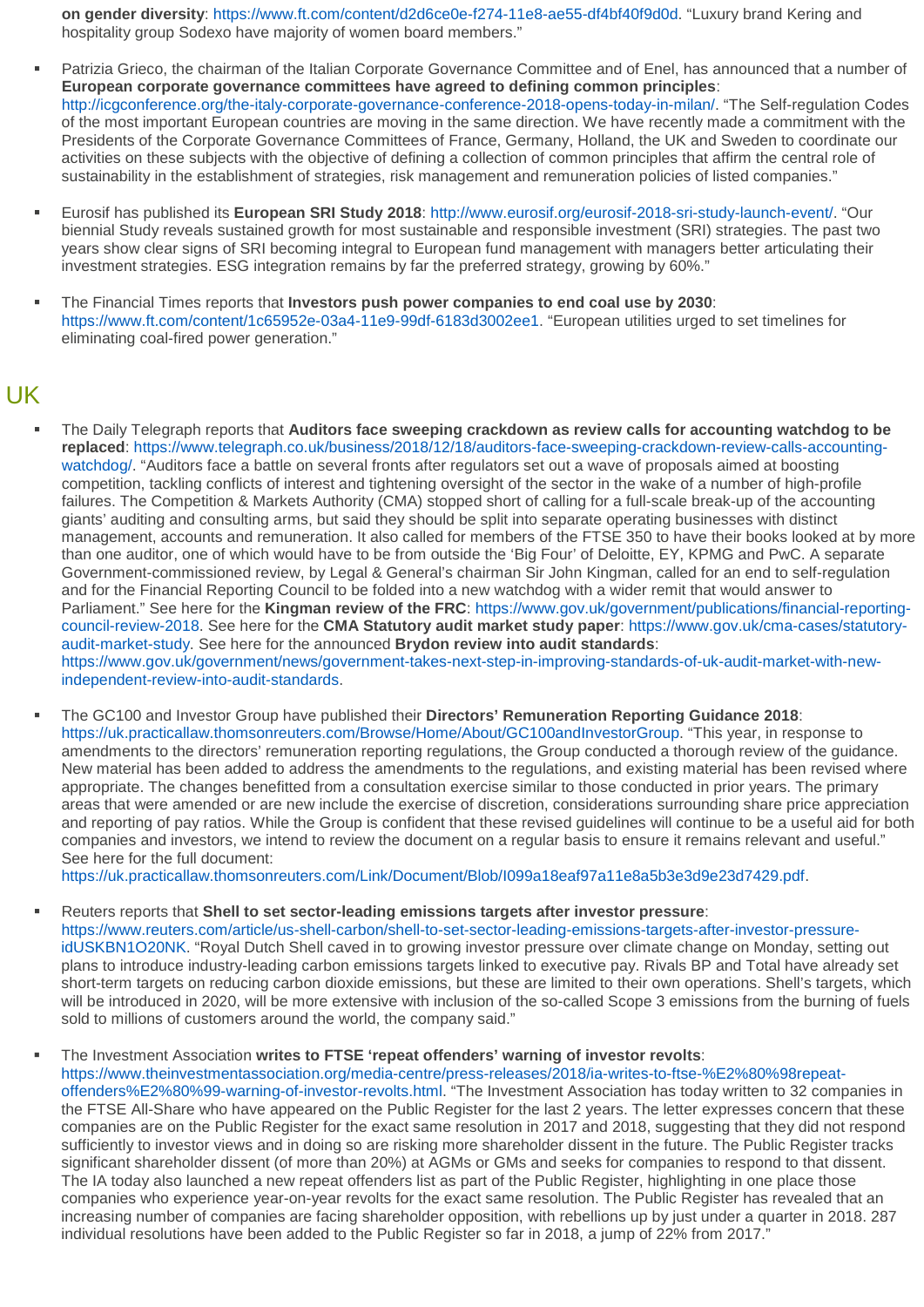## **Germany**

 Reuters reports that **Thyssenkrupp to propose Merz as chairwoman as year of turmoil ends**: [https://uk.reuters.com/article/uk-thyssenkrupp-chairman/thyssenkrupp-to-propose-merz-as-chairwoman-as-year-of-turmoil](https://urldefense.proofpoint.com/v2/url?u=http-3A__176231.166959.eu2.cleverreach.com_c_36885546_ba35b3d93-2Dpk3bd0&d=DwMGaQ&c=XYrWdXnqoGVNRPOyUELP3IXCOEKnVf1zLk3mv6_0vws&r=9l2TJCayvVRQJkr3FL5Wo1w0cbo31K38DHF9fr-Ke0w&m=ISh5cV_97kYiQ9ghwDx4rbw0XLNck3VkhcIxAtN00Uk&s=CyUO3j6bwrGjlmgP5w4EFYC4tU6nrzUwJVG2uUnbeus&e=)[ends-idUKKBN1OI1TE.](https://urldefense.proofpoint.com/v2/url?u=http-3A__176231.166959.eu2.cleverreach.com_c_36885546_ba35b3d93-2Dpk3bd0&d=DwMGaQ&c=XYrWdXnqoGVNRPOyUELP3IXCOEKnVf1zLk3mv6_0vws&r=9l2TJCayvVRQJkr3FL5Wo1w0cbo31K38DHF9fr-Ke0w&m=ISh5cV_97kYiQ9ghwDx4rbw0XLNck3VkhcIxAtN00Uk&s=CyUO3j6bwrGjlmgP5w4EFYC4tU6nrzUwJVG2uUnbeus&e=) "Thyssenkrupp will propose as chairwoman Martina Merz, whose background includes roles at Volvo, Bosch and Lufthansa, the German company said, as it prepares to spin off its capital goods units. Appointed to its supervisory board last month, Merz, 55, is expected to be confirmed as a member at a shareholder meeting on Feb. 1, Thyssenkrupp said. Once confirmed, she will be proposed as the board's chairwoman. The move caps a landmark year for the group, which included a deal to merge its steel unit with a rival, the resignation of both its chief executive and chairman, and a plan to split the steel-to-elevators company in two."

Bloomberg reports that **Germany Intensifies Plans to Fix Deutsche Bank With Merger**:

[https://www.bloomberg.com/news/articles/2018-12-12/germany-said-to-intensify-plans-to-fix-deutsche-bank-with-merger.](https://urldefense.proofpoint.com/v2/url?u=http-3A__176231.166959.eu2.cleverreach.com_c_36885547_ba35b3d93-2Dpk3bd0&d=DwMGaQ&c=XYrWdXnqoGVNRPOyUELP3IXCOEKnVf1zLk3mv6_0vws&r=9l2TJCayvVRQJkr3FL5Wo1w0cbo31K38DHF9fr-Ke0w&m=ISh5cV_97kYiQ9ghwDx4rbw0XLNck3VkhcIxAtN00Uk&s=b1xY5hp9hg453nOPwPMFVuy-TIXRwEzH88Q0gcEZVdA&e=) "The German government is intensifying efforts to help fix Deutsche Bank AG, with officials studying ways to make it easier to merge with Commerzbank AG, people familiar with the matter said. The high-level discussions – which have included Finance Minister Olaf Scholz and Deutsche Bank Chief Executive Officer Christian Sewing – are looking at concrete ways the government can assist in a potential combination of the country's two largest lenders, said the people, asking not to be identified discussing the private deliberations. The talks include potentially changing existing laws to make the steps necessary for a merger less costly, they said."

# **Netherlands**

- Het Financieele Dagblad reports that **Minister Hoekstra verplicht bankiers aandelen vijf jaar vast te houden ("Minister Hoekstra obliges bankers to hold shares for five years")**: [https://fd.nl/economie-politiek/1282563/minister-hoekstra](https://urldefense.proofpoint.com/v2/url?u=http-3A__176231.166959.eu2.cleverreach.com_c_36885548_ba35b3d93-2Dpk3bd0&d=DwMGaQ&c=XYrWdXnqoGVNRPOyUELP3IXCOEKnVf1zLk3mv6_0vws&r=9l2TJCayvVRQJkr3FL5Wo1w0cbo31K38DHF9fr-Ke0w&m=ISh5cV_97kYiQ9ghwDx4rbw0XLNck3VkhcIxAtN00Uk&s=3hiGsinsjtVpplrrQTwU3wVoqr5cuVc7LertMCNCf_0&e=)[verplicht-bankiers-aandelen-vijf-jaar-vast-te-houden](https://urldefense.proofpoint.com/v2/url?u=http-3A__176231.166959.eu2.cleverreach.com_c_36885548_ba35b3d93-2Dpk3bd0&d=DwMGaQ&c=XYrWdXnqoGVNRPOyUELP3IXCOEKnVf1zLk3mv6_0vws&r=9l2TJCayvVRQJkr3FL5Wo1w0cbo31K38DHF9fr-Ke0w&m=ISh5cV_97kYiQ9ghwDx4rbw0XLNck3VkhcIxAtN00Uk&s=3hiGsinsjtVpplrrQTwU3wVoqr5cuVc7LertMCNCf_0&e=) (in Dutch). "Bankers who receive a share of their fixed salary in shares must hold them for at least five years. This is reflected in new proposals for remuneration in the financial sector, which Minister Wopke Hoekstra of Finance sent to the House of Representatives on Tuesday."
- Reuters reports that the **Dutch government proposes law to delay hostile takeovers**: [https://uk.reuters.com/article/uk](https://urldefense.proofpoint.com/v2/url?u=http-3A__176231.166959.eu2.cleverreach.com_c_36885549_ba35b3d93-2Dpk3bd0&d=DwMGaQ&c=XYrWdXnqoGVNRPOyUELP3IXCOEKnVf1zLk3mv6_0vws&r=9l2TJCayvVRQJkr3FL5Wo1w0cbo31K38DHF9fr-Ke0w&m=ISh5cV_97kYiQ9ghwDx4rbw0XLNck3VkhcIxAtN00Uk&s=eJ9nndkvQ1U-YLMNrTlARZMnntzXFeeXbyOnsMOtGs8&e=)[netherlands-m-a-protection/dutch-government-proposes-law-to-delay-hostile-takeovers-idUKKBN1O61T0.](https://urldefense.proofpoint.com/v2/url?u=http-3A__176231.166959.eu2.cleverreach.com_c_36885549_ba35b3d93-2Dpk3bd0&d=DwMGaQ&c=XYrWdXnqoGVNRPOyUELP3IXCOEKnVf1zLk3mv6_0vws&r=9l2TJCayvVRQJkr3FL5Wo1w0cbo31K38DHF9fr-Ke0w&m=ISh5cV_97kYiQ9ghwDx4rbw0XLNck3VkhcIxAtN00Uk&s=eJ9nndkvQ1U-YLMNrTlARZMnntzXFeeXbyOnsMOtGs8&e=) "The Dutch cabinet said on Friday it has finished drafting a law granting listed companies the right to call a 250-day grace period to consider a hostile takeover offer. The government first proposed such a law in 2017 in the wake of failed foreign takeover bids for paintmaker Akzo Nobel and Anglo-Dutch consumer products maker Unilever. The draft law will now be circulated for public comment before being revised and submitted to parliament for approval." See here for the public consultation on the **Reflection period for listed companies** (Dutch only): [https://www.internetconsultatie.nl/wetsvoorstelbedenktijd.](https://urldefense.proofpoint.com/v2/url?u=http-3A__176231.166959.eu2.cleverreach.com_c_36885550_ba35b3d93-2Dpk3bd0&d=DwMGaQ&c=XYrWdXnqoGVNRPOyUELP3IXCOEKnVf1zLk3mv6_0vws&r=9l2TJCayvVRQJkr3FL5Wo1w0cbo31K38DHF9fr-Ke0w&m=ISh5cV_97kYiQ9ghwDx4rbw0XLNck3VkhcIxAtN00Uk&s=j1SFWLHsSmuad2wO6nm-bzkxHkXeg7w5psBZHouEnak&e=) **The consultation closes on 7 February 2019.**

# **Switzerland**

 Ethos has published its **2019 Proxy Voting Guidelines and Corporate Governance Principles**: [https://www.ethosfund.ch/fr/news/lignes-directrices-de-vote-d-ethos-2019-attentes-en-matiere-de-rapport-de-durabilite](https://urldefense.proofpoint.com/v2/url?u=http-3A__176231.166959.eu2.cleverreach.com_c_36885551_ba35b3d93-2Dpk3bd0&d=DwMGaQ&c=XYrWdXnqoGVNRPOyUELP3IXCOEKnVf1zLk3mv6_0vws&r=9l2TJCayvVRQJkr3FL5Wo1w0cbo31K38DHF9fr-Ke0w&m=ISh5cV_97kYiQ9ghwDx4rbw0XLNck3VkhcIxAtN00Uk&s=Xm9f6FgsMBPxiOVcYmlj2o-6EAxxbzBgGwvBj2i-rUw&e=) (announcement in French and German only). "To reflect the international good practice of publishing a sustainability report and the growing interest of investors in extra-financial information, Ethos expects companies to publish in or in parallel with their annual report relevant extra-financial information. The expected level of transparency depends on the size of the company and the challenges it faces, as well as the standards applied in the country of activity. Ethos could consider, if necessary, to recommend against the approval of the annual report. With regard to the approval of executive compensation (binding votes), Ethos has noted that certain compensation packages requested for the Board of Directors or the Executive Board could in practice be exceeded. This is particularly the case in prospective pay votes. A minority of companies calculate the value of the equity component of compensation at a discount or do not take into account the potential future leverage effects of certain long-term compensation plans. The guidelines now provide that in such cases, Ethos may recommend that the remuneration package be rejected, particularly when the differences between potential remuneration and the remuneration requested are high." See here for the **full document in English**: [https://www.ethosfund.ch/sites/default/files/2018-12/LDPCG\\_Ethos\\_2019\\_EN\\_FINAL.pdf.](https://urldefense.proofpoint.com/v2/url?u=http-3A__176231.166959.eu2.cleverreach.com_c_36885552_ba35b3d93-2Dpk3bd0&d=DwMGaQ&c=XYrWdXnqoGVNRPOyUELP3IXCOEKnVf1zLk3mv6_0vws&r=9l2TJCayvVRQJkr3FL5Wo1w0cbo31K38DHF9fr-Ke0w&m=ISh5cV_97kYiQ9ghwDx4rbw0XLNck3VkhcIxAtN00Uk&s=nh4jdS67gQrdaGH8IUC3vNvSblcsjNABvFDO8YW5N5A&e=)

# **Norway**

 Bloomberg reports about **What's So Funny About \$1 Trillion? The Norwegians Who Manage It**: [https://www.bloomberg.com/news/articles/2018-12-16/what-s-so-funny-about-1-trillion-the-norwegians-who-manage-it.](https://urldefense.proofpoint.com/v2/url?u=http-3A__176231.166959.eu2.cleverreach.com_c_36885553_ba35b3d93-2Dpk3bd0&d=DwMGaQ&c=XYrWdXnqoGVNRPOyUELP3IXCOEKnVf1zLk3mv6_0vws&r=9l2TJCayvVRQJkr3FL5Wo1w0cbo31K38DHF9fr-Ke0w&m=ISh5cV_97kYiQ9ghwDx4rbw0XLNck3VkhcIxAtN00Uk&s=5fhj5btejfAtae-LarQ4vj7K0CU45icXjZYBVQVcCz4&e=) "It's like 'The Office,' but with a \$1 trillion problem. That's how director Harald Zwart describes his new sitcom that takes place at Norway's wealth fund. 'The Oil Fund' revels in the clash between the opulence of high finance and the Nordic country's culture of moderation and strict bureaucracy, but also brings in the debate of how to responsibly invest wealth amassed from decades of oil and gas production. […] Set up in the 1990s, the fund invests oil income abroad to avoid stoking inflation at home. Now at \$1 trillion, it owns about 1.4 percent of global stocks, large holdings of bonds and properties across the globe."

# Italy

The Italian Corporate Governance Committee has published its **sixth report on the application of the Corporate**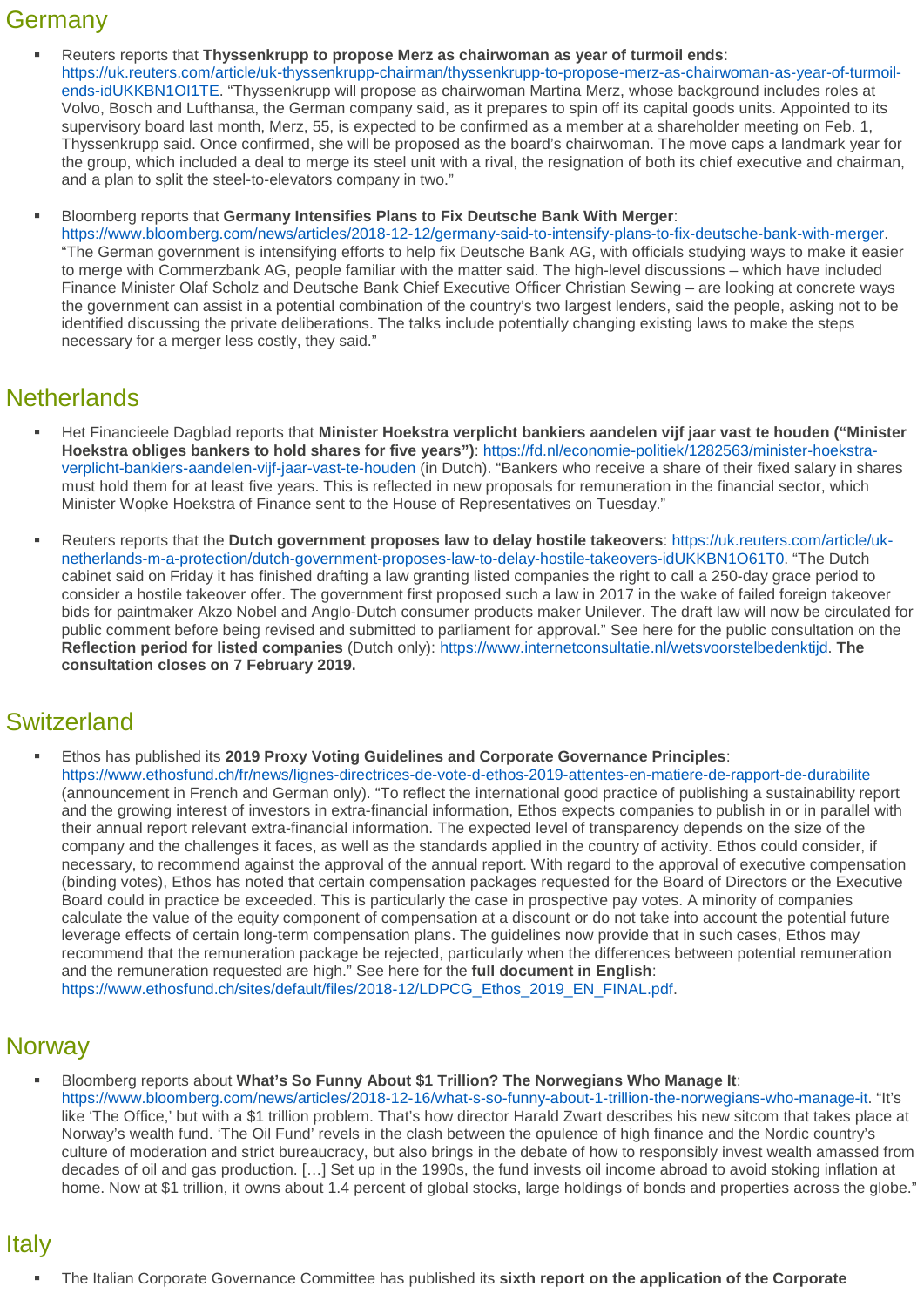**Governance Code**: [https://www.borsaitaliana.it/comitato-corporate-governance/news/20181210.pdf](https://urldefense.proofpoint.com/v2/url?u=http-3A__176231.166959.eu2.cleverreach.com_c_36885554_ba35b3d93-2Dpk3bd0&d=DwMGaQ&c=XYrWdXnqoGVNRPOyUELP3IXCOEKnVf1zLk3mv6_0vws&r=9l2TJCayvVRQJkr3FL5Wo1w0cbo31K38DHF9fr-Ke0w&m=ISh5cV_97kYiQ9ghwDx4rbw0XLNck3VkhcIxAtN00Uk&s=DEK_PRpogREGyuR-lsHdflzyIgFpkNAv5i9J8Bb1pHM&e=) (in Italian). "The Report highlights that the quantity and quality of information provided by companies on their governance structures are on average high and constantly increasing. While recognizing the significant results achieved so far, the Committee believes it is necessary to promote further improvements to ensure a continuous adjustment of the governance of Italian listed companies to the evolution of investors' expectations and, more generally, of the social context in which they are they operate." See here for the full document: [https://www.borsaitaliana.it/comitato-corporate](https://urldefense.proofpoint.com/v2/url?u=http-3A__176231.166959.eu2.cleverreach.com_c_36885555_ba35b3d93-2Dpk3bd0&d=DwMGaQ&c=XYrWdXnqoGVNRPOyUELP3IXCOEKnVf1zLk3mv6_0vws&r=9l2TJCayvVRQJkr3FL5Wo1w0cbo31K38DHF9fr-Ke0w&m=ISh5cV_97kYiQ9ghwDx4rbw0XLNck3VkhcIxAtN00Uk&s=OeUaST3fBKgp2Nt4_welkkGesxTZ4oVPJxu1l4ZMKL0&e=)[governance/documenti/comitato/relazionecomitato2018.pdf.](https://urldefense.proofpoint.com/v2/url?u=http-3A__176231.166959.eu2.cleverreach.com_c_36885555_ba35b3d93-2Dpk3bd0&d=DwMGaQ&c=XYrWdXnqoGVNRPOyUELP3IXCOEKnVf1zLk3mv6_0vws&r=9l2TJCayvVRQJkr3FL5Wo1w0cbo31K38DHF9fr-Ke0w&m=ISh5cV_97kYiQ9ghwDx4rbw0XLNck3VkhcIxAtN00Uk&s=OeUaST3fBKgp2Nt4_welkkGesxTZ4oVPJxu1l4ZMKL0&e=)

# Spain

 El País reports that **Georgeson cumple 15 años en España poniendo en contacto a las empresas cotizadas con los grandes inversores ("Georgeson celebrates 15 years in Spain connecting listed companies with large investors")**: [https://elpais.com/economia/2018/12/05/actualidad/1544011264\\_120985.html](https://urldefense.proofpoint.com/v2/url?u=http-3A__176231.166959.eu2.cleverreach.com_c_36885556_ba35b3d93-2Dpk3bd0&d=DwMGaQ&c=XYrWdXnqoGVNRPOyUELP3IXCOEKnVf1zLk3mv6_0vws&r=9l2TJCayvVRQJkr3FL5Wo1w0cbo31K38DHF9fr-Ke0w&m=ISh5cV_97kYiQ9ghwDx4rbw0XLNck3VkhcIxAtN00Uk&s=pPziua44Y6-ReWrm6DIH5U4BLrVff3rsUVrpnf5sVQM&e=) (in Spanish). "Within this last group, one of the leading firms in the world is Georgeson. Founded in New York in 1935, it now celebrates 15 years in Spain. 'In this period we have helped to identify risks in terms of corporate governance so that they do not materialize at AGMs. We have also contributed to the fact that when there has been a takeover, it achieved the highest degree of participation possible,' says Carlos Sáez, Head of Business Development for Spain and Latin America."

## North America

## United States

- The Wall Street Journal has published an opinion piece by John C. Bogle entitled **Bogle Sounds a Warning on Index Funds**: [https://www.wsj.com/articles/bogle-sounds-a-warning-on-index-funds-1543504551.](https://urldefense.proofpoint.com/v2/url?u=http-3A__176231.166959.eu2.cleverreach.com_c_36885557_ba35b3d93-2Dpk3bd0&d=DwMGaQ&c=XYrWdXnqoGVNRPOyUELP3IXCOEKnVf1zLk3mv6_0vws&r=9l2TJCayvVRQJkr3FL5Wo1w0cbo31K38DHF9fr-Ke0w&m=ISh5cV_97kYiQ9ghwDx4rbw0XLNck3VkhcIxAtN00Uk&s=KN-Q-6uhST4kwiiRsD6iu1lYuSy8_yWq0ocl9GNkypg&e=) "The father of the index fund says it's probably only a matter of time before they own half of all U.S. stocks; 'I do not believe that such concentration would serve the national interest'." The full article is available here: [http://www.shareholderforum.com/access/Library/20181129\\_WSJ.htm.](https://urldefense.proofpoint.com/v2/url?u=http-3A__176231.166959.eu2.cleverreach.com_c_36885558_ba35b3d93-2Dpk3bd0&d=DwMGaQ&c=XYrWdXnqoGVNRPOyUELP3IXCOEKnVf1zLk3mv6_0vws&r=9l2TJCayvVRQJkr3FL5Wo1w0cbo31K38DHF9fr-Ke0w&m=ISh5cV_97kYiQ9ghwDx4rbw0XLNck3VkhcIxAtN00Uk&s=0c-sczk3L9WLtmFvCuuTfkhuYktu3ylooLP3HpLNEaY&e=)
- Bloomberg reports that **Proxy Firms Remain on Congress' Radar as SEC Weighs Action**: [https://news.bloomberglaw.com/corporate-law/proxy-firms-remain-on-congress-radar-as-sec-weighs-action.](https://urldefense.proofpoint.com/v2/url?u=http-3A__176231.166959.eu2.cleverreach.com_c_36885559_ba35b3d93-2Dpk3bd0&d=DwMGaQ&c=XYrWdXnqoGVNRPOyUELP3IXCOEKnVf1zLk3mv6_0vws&r=9l2TJCayvVRQJkr3FL5Wo1w0cbo31K38DHF9fr-Ke0w&m=ISh5cV_97kYiQ9ghwDx4rbw0XLNck3VkhcIxAtN00Uk&s=Kl1Rl8bBjXFyns49cKKUJ6nJ8yUjfKRgjHup3B88_AU&e=) "Legislative efforts to rein in proxy advisory firms' influence over executive pay and other corporate ballot items will continue into next Congress as regulators consider their own action."
- Reuters reports that **CBS fires CEO Leslie Moonves and denies \$120 million severance**: [https://www.reuters.com/article/us-cbs-moonves/cbs-fires-ceo-leslie-moonves-and-denies-120-million-severance](https://urldefense.proofpoint.com/v2/url?u=http-3A__176231.166959.eu2.cleverreach.com_c_36885560_ba35b3d93-2Dpk3bd0&d=DwMGaQ&c=XYrWdXnqoGVNRPOyUELP3IXCOEKnVf1zLk3mv6_0vws&r=9l2TJCayvVRQJkr3FL5Wo1w0cbo31K38DHF9fr-Ke0w&m=ISh5cV_97kYiQ9ghwDx4rbw0XLNck3VkhcIxAtN00Uk&s=gErqQyXPmb7tWkOL8PF3xSNPXY1Q34N_cAE179ReKPo&e=)[idUSKBN1OG2F4.](https://urldefense.proofpoint.com/v2/url?u=http-3A__176231.166959.eu2.cleverreach.com_c_36885560_ba35b3d93-2Dpk3bd0&d=DwMGaQ&c=XYrWdXnqoGVNRPOyUELP3IXCOEKnVf1zLk3mv6_0vws&r=9l2TJCayvVRQJkr3FL5Wo1w0cbo31K38DHF9fr-Ke0w&m=ISh5cV_97kYiQ9ghwDx4rbw0XLNck3VkhcIxAtN00Uk&s=gErqQyXPmb7tWkOL8PF3xSNPXY1Q34N_cAE179ReKPo&e=) "CBS Corp said on Monday it has fired Leslie Moonves for cause and has denied a \$120 million severance package as it girds for a potential legal battle with its former chief executive who has been accused of sexual harassment and assault that allegedly took place before and after he joined the company."
- Bloomberg reports that **Prudential Among First Companies to Embrace Governance Guidelines**: [https://news.bloomberglaw.com/corporate-law/prudential-among-first-companies-to-embrace-governance-guidelines](https://urldefense.proofpoint.com/v2/url?u=http-3A__176231.166959.eu2.cleverreach.com_c_36885561_ba35b3d93-2Dpk3bd0&d=DwMGaQ&c=XYrWdXnqoGVNRPOyUELP3IXCOEKnVf1zLk3mv6_0vws&r=9l2TJCayvVRQJkr3FL5Wo1w0cbo31K38DHF9fr-Ke0w&m=ISh5cV_97kYiQ9ghwDx4rbw0XLNck3VkhcIxAtN00Uk&s=pk6U5v0l9pepFT-j_Asd0gd6PKIqYjuB41dAvZ1S-yc&e=) "A group of institutional investors with more than \$31 trillion invested in the U.S. stock market is starting to get corporate buy-in for its governance guidelines. Prudential Financial Inc. is one of the first companies to embrace the Investor Stewardship Group's principles on corporate governance by voluntarily reporting on how the company follows them. The group, whose members include BlackRock Inc., the Vanguard Group and 58 others, had called on companies to provide such disclosures starting in 2018."

#### Asia

#### Japan

 Bloomberg reports about **How Ghosn May Have Hidden \$70 Million – From the Company That Paid Him**: [https://www.bloomberg.com/news/articles/2018-12-04/how-ghosn-may-have-hidden-70-million-from-those-who-paid-him.](https://urldefense.proofpoint.com/v2/url?u=http-3A__176231.166959.eu2.cleverreach.com_c_36885562_ba35b3d93-2Dpk3bd0&d=DwMGaQ&c=XYrWdXnqoGVNRPOyUELP3IXCOEKnVf1zLk3mv6_0vws&r=9l2TJCayvVRQJkr3FL5Wo1w0cbo31K38DHF9fr-Ke0w&m=ISh5cV_97kYiQ9ghwDx4rbw0XLNck3VkhcIxAtN00Uk&s=WWUC5a9VX8q47y1k1Xb1kjuSPpJ7LIJsb82qn1pK09o&e=) "How could one of the world's most visible employees go about hiding \$70 million worth of salary and benefits paid to him by one of the world's biggest companies, without the company knowing it? Two weeks after Tokyo prosecutors arrested Carlos Ghosn for allegedly under-reporting his compensation, that question is still unanswered. What is certain is that Nissan Motor Co.'s own corporate governance rules gave unusual powers to its former chairman, a business celebrity who was given extraordinary deference for having once rescued the automaker from financial ruin. Those powers included near-total say over how much – and how – he was paid, according to Nissan's own internal rules." Additionally, Nikkei Asian Review reports that **Ghosn's case highlights Japan's sensitivities on executive pay**: [https://asia.nikkei.com/Business/Nissan-s-](https://urldefense.proofpoint.com/v2/url?u=http-3A__176231.166959.eu2.cleverreach.com_c_36885563_ba35b3d93-2Dpk3bd0&d=DwMGaQ&c=XYrWdXnqoGVNRPOyUELP3IXCOEKnVf1zLk3mv6_0vws&r=9l2TJCayvVRQJkr3FL5Wo1w0cbo31K38DHF9fr-Ke0w&m=ISh5cV_97kYiQ9ghwDx4rbw0XLNck3VkhcIxAtN00Uk&s=EAJqed-nrOEnVDaSiFfcZIpcukM6yw7eY7KJMteE1ok&e=)[Ghosn-crisis/Ghosn-s-case-highlights-Japan-s-sensitivities-on-executive-pay.](https://urldefense.proofpoint.com/v2/url?u=http-3A__176231.166959.eu2.cleverreach.com_c_36885563_ba35b3d93-2Dpk3bd0&d=DwMGaQ&c=XYrWdXnqoGVNRPOyUELP3IXCOEKnVf1zLk3mv6_0vws&r=9l2TJCayvVRQJkr3FL5Wo1w0cbo31K38DHF9fr-Ke0w&m=ISh5cV_97kYiQ9ghwDx4rbw0XLNck3VkhcIxAtN00Uk&s=EAJqed-nrOEnVDaSiFfcZIpcukM6yw7eY7KJMteE1ok&e=) "Japanese managers earn 10% as much as American peers."

### India

 The Economic Times reports that **Sebi plans to revamp regulations for proxy advisory firms**: [https://economictimes.indiatimes.com/markets/stocks/news/sebi-plans-to-revamp-regulations-for-proxy-advisory-](https://urldefense.proofpoint.com/v2/url?u=http-3A__176231.166959.eu2.cleverreach.com_c_36885564_ba35b3d93-2Dpk3bd0&d=DwMGaQ&c=XYrWdXnqoGVNRPOyUELP3IXCOEKnVf1zLk3mv6_0vws&r=9l2TJCayvVRQJkr3FL5Wo1w0cbo31K38DHF9fr-Ke0w&m=ISh5cV_97kYiQ9ghwDx4rbw0XLNck3VkhcIxAtN00Uk&s=G2YQfH-OSfClq6PorRVikaKfLuzI-t2RzfWNu-6z38E&e=)